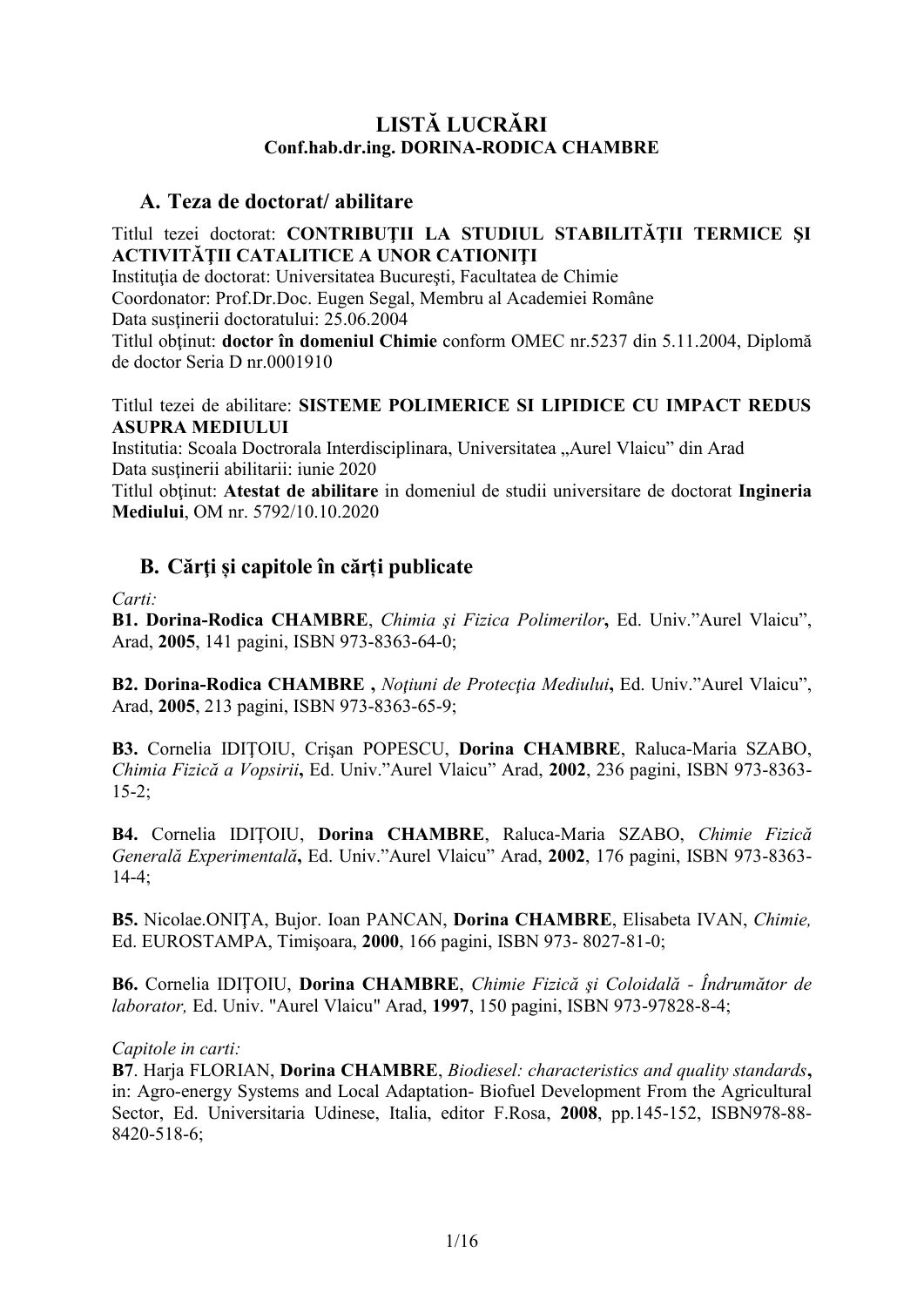**B.8.** Ioan CALINOVICI, **Dorina CHAMBRE**, *The soil, natural resources within the Lipova area*, in: Sentieri dell'Innovazione nel Territorio, Dinamiche di Sviluppo ed Aggregazione: il Caso Italia- Romania, Ed. Universitaria Udinese, Italia, editor F.Rosa, **2006**, pp.117-124, ISBN 88-8420-324-4;

*B.9* Virgil CIUTINA, **Dorina CHAMBRE***, The wine way in the Arad wineyard – source of social – economical development and recreation,* in: Sentieri dell'Innovazione nel Territorio, Dinamiche di Sviluppo ed Aggregazione: il Caso Italia- Romania, Ed. Universitaria Udinese, Italia, editor F.Rosa, **2006**, pp.125-134, ISBN 88-8420-324-4;

# **C. Lucrări publicate în reviste indexate ISI sau BDI**

#### *REVISTE INDEXATE ISI (cu factor de impact)*

**C1. Dorina Rodica CHAMBRE**, Cristian MOISA, Andreea LUPITU, Lucian COPOLOVICI, Georgeta POP, Dana-Maria COPOLOVICI, Chemical composition, antioxidant capacity, and thermal behavior of Satureja hortensis essential oil, *Scientifc Reports*, (**2020**); *10*:21322-21333; (F.I. 4,120), ISSN 2045-2322 (online), https://doi.org/10.1038/s41598-020-78263-9

**C2. Dorina Rodica CHAMBRE**, Mihaela TOCIU, Michaela Dina STĂNESCU, Crișan POPESCU, Influence of composition on the thermal behavior of oils extracted from the seeds of some Romanian grapes. *Journal of the Science of Food and Agriculture*, (**2019**); *99*(14):6324-6332; (F.I. 2,422), https://doi.org/10.1002/jsfa.9909;

**C3. Dorina CHAMBRE**, Mihaela DOCHIA, Simona GAVRILAŞ, TG/DTG analysis of an eco-friendly scoured fabric. *Rev. Roum. Chim.*, (**2019**); *64*(5):453-460; (F.I. 0,395), DOI 10.33224/rrch. 2019.64.5.09,

http://revroum.lew.ro/wp-content/uploads/2019/05/Art%2009.pdf;

**C4.** Cristian MOISĂ, Andreea LUPITU, Georgeta POP, **Dorina Rodica CHAMBRE**, Lucian COPOLOVICI, Gabriela CIOACĂ, Simona BUNGĂU, Dana Maria COPOLOVICI, Variation of the Chemical Composition of Thymus Vulgaris Essential Oils by Phenological Stages**.** *REV. CHIM. (Bucharest),* (**2019)**; *70(2)*:633-637; (F.I. 1,605), https://doi.org/10.37358/RC.19.2.6973;

**C5**. **Dorina Rodica CHAMBRE**, Simona GAVRILAȘ, Michaela Dina STĂNESCU, Crișan POPESCU, Thermal analysis for depiction of Laccase-PVA biocomposite. *Rev. Roum. Chim.*, (**2018**); *63(9)*:855-860; (F.I. 0,395), http://revroum.lew.ro/wp-content/uploads/2018/09/Art%2009.pdf;

**C6.** Diana Nicoleta RABA, **Dorina Rodica CHAMBRE**, Dana-Maria COPOLOVICI, Camelia MOLDOVAN, Lucian Octav COPOLOVICI, The influence of high-temperature heating on composition and thermo-oxidative stability of the oil extracted from Arabica coffee beans. *PLoS ONE*, (**2018)**; *13(7)*: e0200314; (F.I. 2,776), doi.org/10.1371/journal.pone.0200314;

**C7.** Mihaela DOCHIA, **Dorina CHAMBRE**, Simona GAVRILAȘ, Cristian MOISĂ, Characterization of the complexing agents' influence on bioscouring cotton fabrics by FT-IR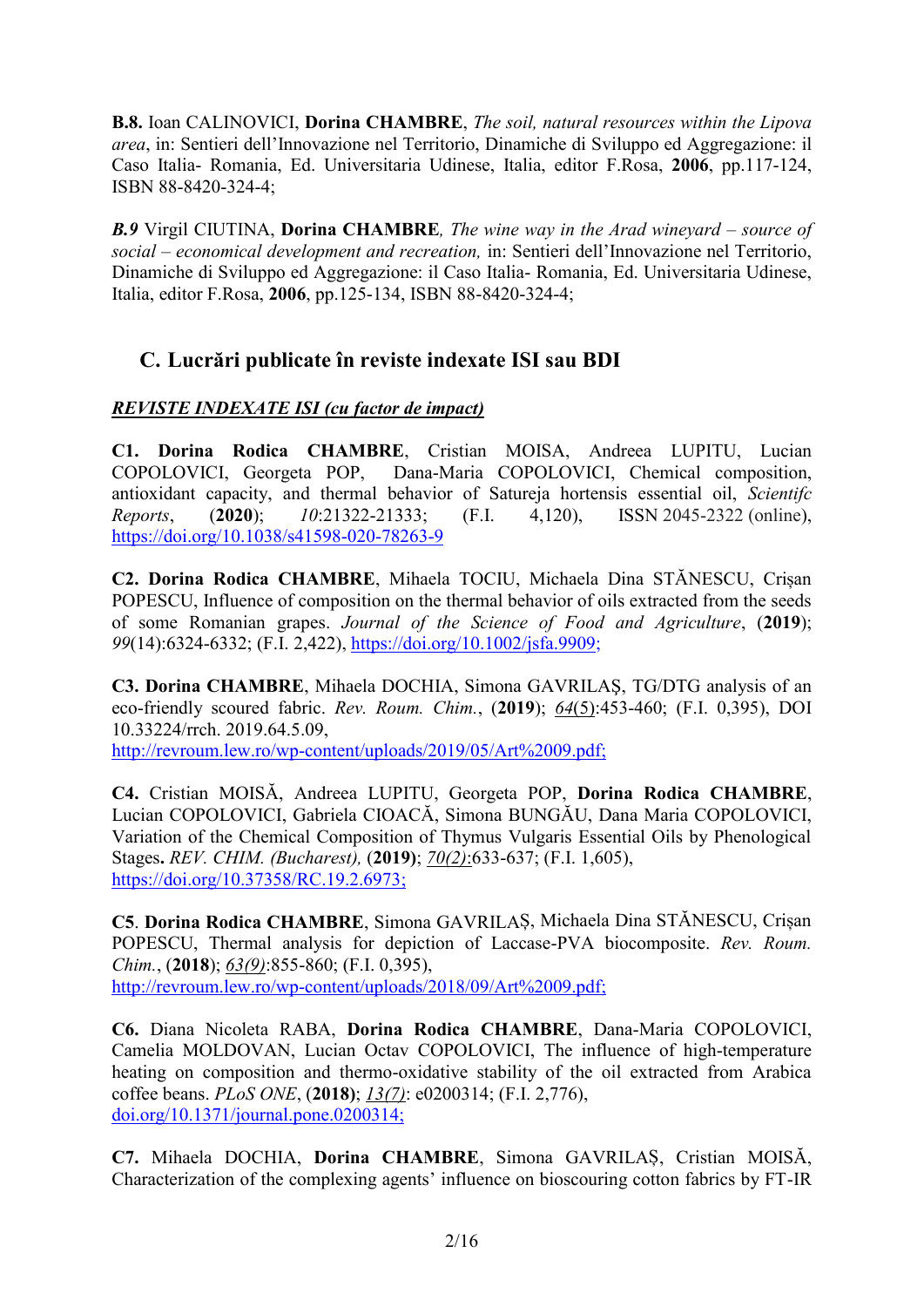ATR and TG/DTG/DTA analysis. *Journal of Thermal Analysis and Calorimetry*, (**2018**); *132(3):*1489-1498; (F.I. 2,471), https://doi.org/10.1007/s10973-018-7089-y;

**C8.** Mihaela DOCHIA, Monica PUSTIANU, Cristian MOISĂ, **Dorina CHAMBRE**, Simona GAVRILAȘ, Sodium citrate as an eco-friendly complexing agent for the bio-scouring treatment of the cellulosic /ligno-cellulosic fabrics. *Chemical Papers*, (**2018**); *72(8):*1881- 1888; (F.I. 1,246), https://doi.org/10.1007/s11696-018-0455-1;

**C9.** Gheorghe Radu Emilian MĂRIEȘ, Dan CHIRA, Ovidiu NOVAC, Cecilia SÎRGHIE, **Dorina Rodica CHAMBRE**, Daniel TOMESCU, The Influence of the Processing Temperature by Injection and of Subsequent Pressure on Some Mechanical Properties of HDPE, PMMA, PC+ABS, Through Methods of Determining the Flexural Properties. *MATERIALE PLASTICE*, (**2016)**; *53(3)*:458-464; (F.I. 1,393), https://www.revmaterialeplastice.ro/Articles.asp?ID=4696;

**C10**. Cecilia SÎRGHIE, Mihaela DOCHIA, Ioan VIFOR ISTOC, **Dorina CHAMBRE**, Lucian COPOLOVICI, A Comparison of a New Method Mediated by Molybdenum Complex with an Enzymatic Method for Bleaching Flax Fibers. *Journal of Natural Fibers*, (**2015**); *12(4)*:378-387; (F.I. 1,252), https://doi.org/10.1080/15440478.2014.929557;

**C11.** Iolanda TOLAN, **Dorina-Rodica CHAMBRE,** Study of L-glutamic Acid Influence on the Thermal Behaviour of Native Wheat Starch. *REV. CHIM.(Bucharest),* (**2015**); *66(4):*444- 450; (F.I. 1,605), https://revistadechimie.ro/RCRevChimie.asp;

**C12.** Marcel Ionel POPA, Silvia PERNEVAN, Cecilia SÎRGHIE, Iuliana SPIRIDON, **Dorina CHAMBRE**, Dana Maria COPOLOVICI, Niculina POPA, Mechanical Properties and Weathering Behavior of Polypropylene-Hemp Shives Composites. *Journal of Chemistry*, Volume **2013**, Article ID 343068, 8 pages; (F.I. 1,727), http://dx.doi.org/10.1155/2013/343068;

**C13. Dorina Rodica CHAMBRE**, Adina Maria BODESCU, Cecilia SÎRGHIE, Thermal decomposition of the oxo-diperoxo-molibdenum (VI)-potassium oxalate. *Journal of Thermal Analysis and Calorimetry*, (**2013)**; *112(2):*851-857; (F.I. 2,471), http://doi-org-443.webvpn.fjmu.edu.cn/10.1007/s10973-012-2649-z

**C14**. Maria Raluca SZABO, **Dorina CHAMBRE**, Cornelia IDIŢOIU, TG/DTG/DTA for the oxidation behavior characterization of vegetable and animal fats. *Journal of Thermal Analysis and Calorimetry*, (**2012**); *110(1)*:281-285; (F.I. 2,471), https://doi.org/10.1007/s10973-012- 2253-2;

**C15.** Maria Raluca SZABO, Dana RADU, Simona GAVRILAȘ**, Dorina CHAMBRE,** Cornelia IDIȚOIU, Antioxidant and antimicrobial properties of selected spice extracts. *International Journal of Food Properties*, (**2010**); *13(3)*:535-545; (F.I. 1,398), https://doi.org/10.1080/10942910802713149

**C16.** Dumitru CONDRAT, Florin CRIȘAN, Maria Raluca SZABO, **Dorina Rodica CHAMBRE**, Alfa Xenia LUPEA, Flavonoids in Angiospermatophyta and Spermatophyta species and their antioxidant activity. *REV. CHIM.(Bucharest),* (**2009)**; *60(11):*1129-1134; (F.I. 1,605), https://revistadechimie.ro/RCRevChimie.asp;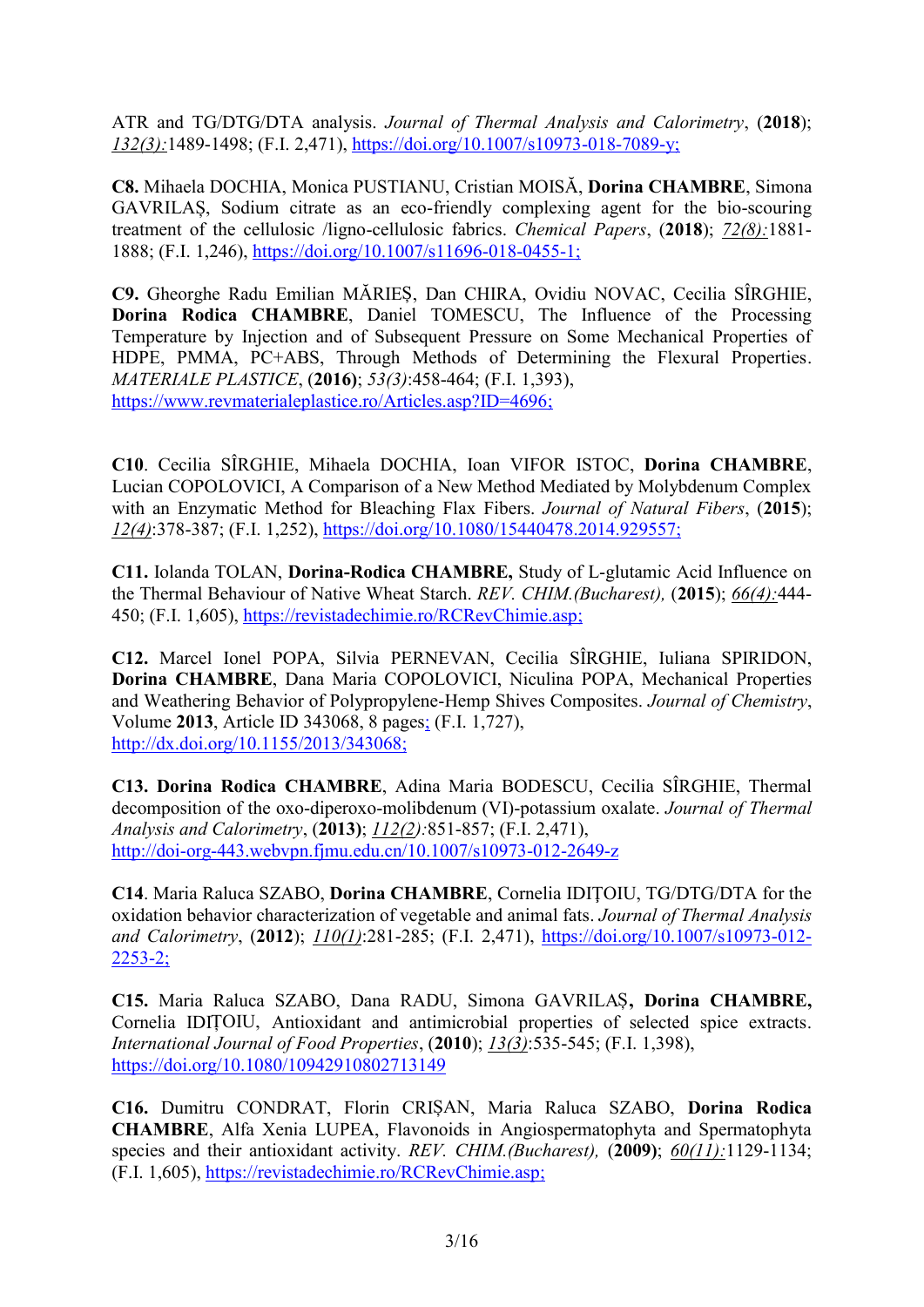**C17. Dorina CHAMBRE**, Maria Raluca SZABO, Crișan POPESCU, Cornelia IDIŢOIU, Heterogeneous soft acid catalysis of the sucrose hydrolysis. *Journal of Thermal Analysis and Calorimetry,* (**2008)**; *94(2):*417-420; (F.I. 2,471), https://doi.org/10.1007/s10973-008-9147-  $3:$ 

**C18.** Gheorhe HUTIU, **Dorina CHAMBRE,** Studies concerning the Elimination of Cd and As from Retrievable Sn-Sb based Antifriction Alloys; *REV. CHIM.(Bucharest),* (**2008**);*59(5):*550-553; (F.I. 1,605), https://revistadechimie.ro/RCRevChimie.asp

**C19.** Maria Raluca SZABO, Cornelia IDIŢOIU, **Dorina CHAMBRE**, Alfa Xenia LUPEA, Antiradical activity evaluation of some plants used in the Romanian cuisine; *International Journal of Food Properties,* (**2008)**; *11(2)*:330-338; (F.I. 1.398), https://doi.org/10.1080/10942910701376402;

**C20.** Maria Raluca SZABO, Cornelia IDIȚOIU, **Dorina CHAMBRE**, Alfa Xenia LUPEA, Improved DPPH Determination for Antioxidant Activity Spectrophotometric Assay; *Chemical Papaper*, (**2007**); *61(3):*214-216; (F.I. 1,246), https://doi.org/10.2478/s11696-007- 0022-7;

**C21. Dorina CHAMBRE,** Cornelia IDIŢOIU, Maria Raluca SZABO, The reaction conditions influence on sucrose acid hydrolysis studied by means of DSC method; *Journal of Thermal Analysis and Calorimetry*, (**2007)**; *88(3):*681-686; (F.I. 2,471), https://doi.org/10.1007/s10973-006-8043-y;

**C22. Dorina CHAMBRE,** Cornelia IDIŢOIU, Eugen SEGAL, Non-isothermal dehydration kinetics of acrylic ion-exchange resins; *Journal of Thermal Analysis and Calorimetry*, (**2007)**; *88(3):*673-679; (F.I. 2,471), https://doi.org/10.1007/s10973-006-8042-z

**C23. Dorina CHAMBRE,** Maria Raluca SZABO, Cornelia IDIŢOIU, DSC study of the sucrose hydrolysis kinetic on synthetic cationites 1. Carboxylic catalysts; *REV. CHIM.(Bucharest),* (**2006)**; *57(6)*:594-597; (F.I. 1,605), https://revistadechimie.ro/Articles.asp?ID=1062ș

**C24. Dorina CHAMBRE** , Cornelia IDIŢOIU , Eugen SEGAL , Attilio CESÀRO, The study of non-isothermal degrdation of acrylic ion-exchange resins; *Journal of Thermal Analysis and Calorimerty*, (**2005)**; *82(3):*803-811; (F.I. 2,471), https://doi.org/10.1007/s10973-005-0967-0;

**C25. Dorina CHAMBRE**, Cornelia IDIȚOIU, Petru BUDRUGEAC, Eugen SEGAL, Nonisothermal kinetic parameters of synthetic carboxylic cationites dehydration by means of isoconversional methods; *REV. CHIM.(Bucharest),* (**2005)**; *56(5)*:502-507; (F.I. 1,605), https://revistadechimie.ro/Articles.asp?ID=645;

**C26.** Cornelia IDIȚOIU, Crișan.POPESCU **, Dorina CHAMBRE,** Non-Isothermal Dehydration Kinetics of Some Cationites; *Journal of Thermal Analysis and Calorimerty*, (**1999)**; **55**(3):885-893; (F.I. 2,471), https://doi.org/10.1023/A:1010142102614;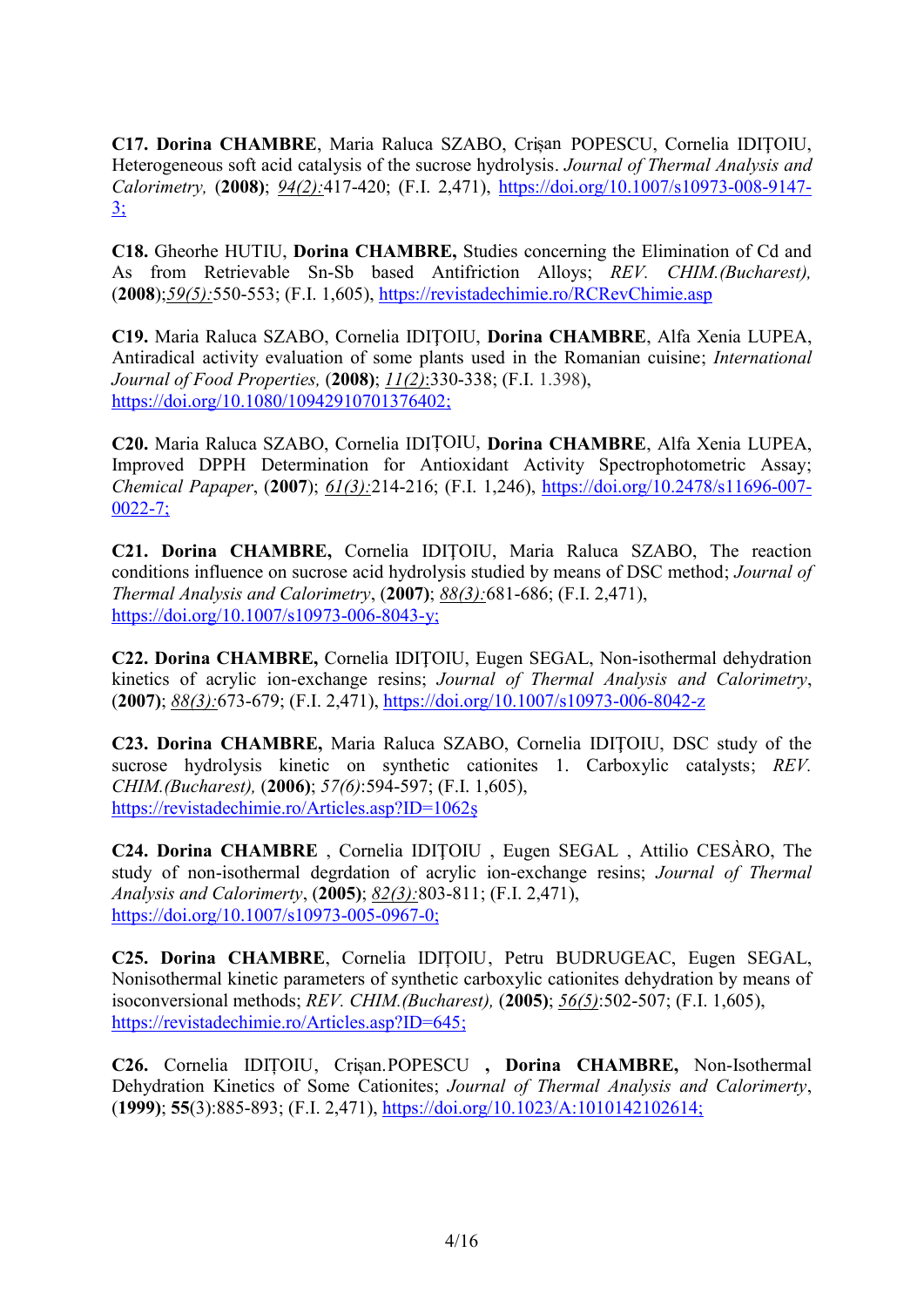**C27.** Cornelia IDIȚOIU, Eugen SEGAL, **Dorina CHAMBREE,** Kinetics of non-isothermal behavior of synthetic cationites with low acidity; *Journal of Thermal. Analysis and Calorimetry*, (**1999)**; *56(1)*:407-417; (F.I. 2,471), https://doi.org/10.1023/A:1010171222225;

#### *REVISTE INDEXATE BDI*

**C28**. Dorina Rodica CHAMBRE, Mihaela DOCHIA,"Pectin quantification from cellulosic/lignocellulosic raw materials by FT-IR ATR analysis", Scien. and Techn. Bull. of Univ. "Aurel Vlaicu" Arad, Series. Chem, Food Science and Engineering, (**2020);** Vol.**17**, ISSN 1582-1021, in press.

**C29.** Dorina Rodica CHAMBRE, Mihaela DOCHIA, "*Characterization of alkaline and enzimatically treated hemp fibres by FT-IR ATR spectroscopy*", Scien. and Techn. Bull. of Univ. "Aurel Vlaicu" Arad, Series. Chem, Food Science and Engineering, (**2018);** Vol.**15 (XVI)**:18-22, ISSN 1582-1021, https://www.uav.ro/jour/index.php/stb-cfse/article/view/1348

**C30.** Mihaela DOCHIA, Simona GAVRILAȘ, Monica PUSTIANU, Cristian MOISĂ, **Dorina CHAMBRE**,*"Waste water analysis from a new green pretreatment of cotton fabrics"*, Annals of the University of Oradea, fascicle of Textiles, Leatherwork, (**2018**); Vol.XIX(2):37-43, ISSN1843–813X, http://textile.webhost.uoradea.ro/Annals/Vol%20XIX- No%202-2018/Textile/Art.%20no.%20319-pag.%2037-42.pdf;

**C31.** Claudia MUREȘAN, Anca Mihaela DICU, Virgil CIUTINA, **Dorina CHAMBRE**, Claudiu URSACHI, "*Quality characteristics and standards for sunflower oil from Arad agricultural area*", Bulletin UASVM Agriculture, (2011); 68(2):357-361, Print ISSN 1843- 5246; Electronic ISSN 1843-5386, DOI: http://dx.doi.org/10.15835/buasvmcn-agr:6582;

**C32.** Dumitru CONDRAT, **Dorina CHAMBREE**, Florian HARJA, Alfa Xenia LUPEA, Analysis of the thermal stability for the extra-virgin olive oil with or without added extract of Solidago virga aurea. *Analele Universitatii din Craiova-Biologie, Horticultura, Tehnologia Prelucrarii Produselor Agricole, Ingineria Mediului*, **(2009)**; Vol.14:571-578, https://journals.indexcopernicus.com/search/article?articleId=293186;

**C33**. Dorina.**CHAMBRE**, Raluca Maria SZABO, Cornelia.IDIȚOIU, Eugen SEGAL, Nonisothermal study of some partially neutralized carboxylic cationites. *Annals of West University of Timisoara,* (2006); Nr.15(2):117-126, ISSN 1224-9513;

**C34. Dorina CHAMBRE**, Cornelia IDIŢOIU, Eugen SEGAL, Maria Raluca SZABO, Using DSC method to study the sucrose acid hydrolysis. *Annals of West University of Timisoara, Series Chemistry* , (**2003)**; Vol.*12(3)*, Part IV:1591-1598, ISSN 1224-9513;

**C35.** Claudia MUREȘAN, Anca Mihaela DICU, Raluca SZABO, **Dorina CHAMBRE**, "*Analysis of high oleic oil produced from sunflower grown in Arad area",* 45-Croatian International Symposium on Agriculture, Opatija, Croația, February 15-19, (2010); pg.859- 863, ISBN 978-953-6331-79-6, http://sa.agr.hr/pdf/2010/sa2010\_p0545.pdf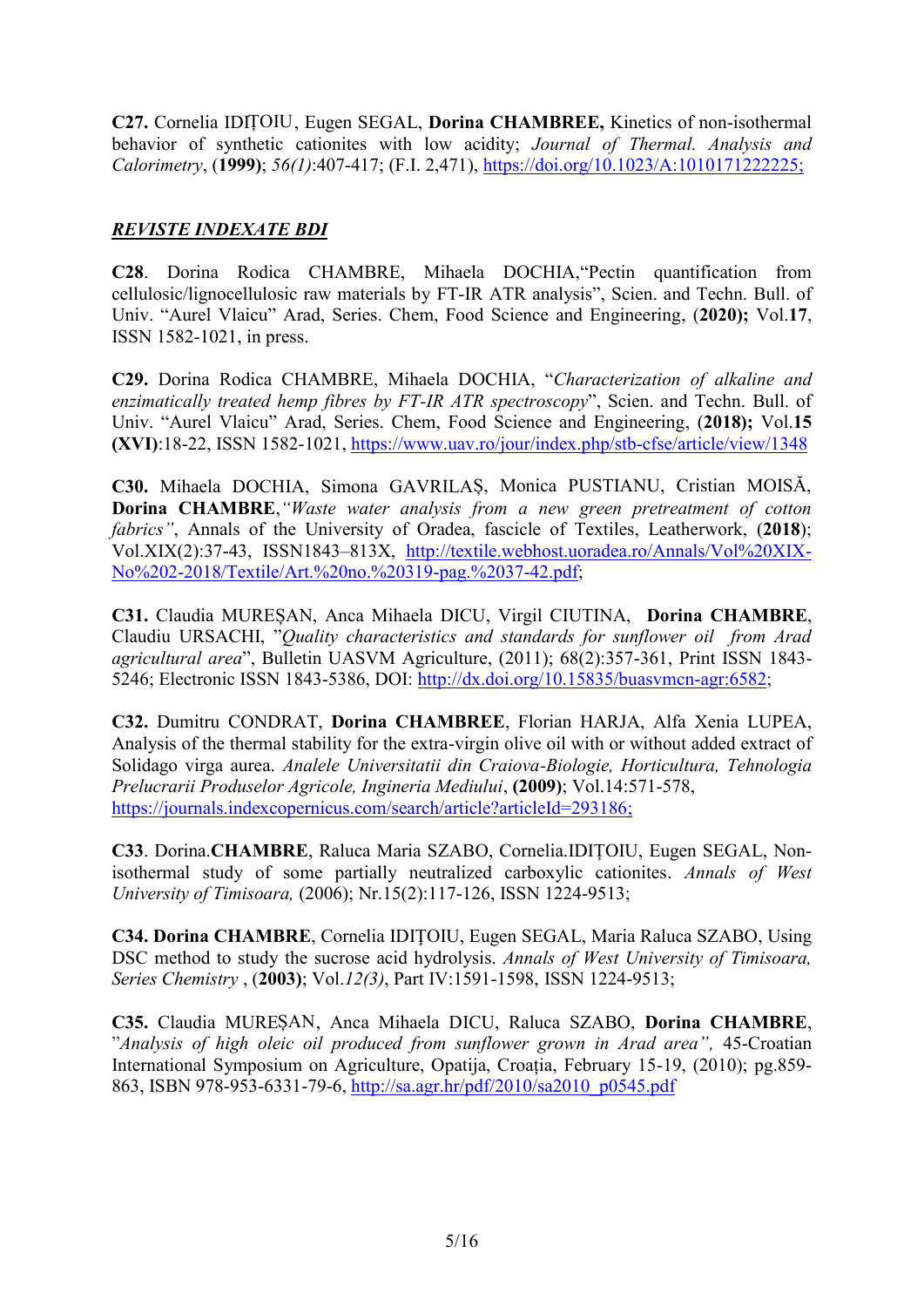# **D. Lucrări publicate în reviste recunoscute (cu referenți), în volume de conferințe sau prezentate la congrese și conferințe de specialitate**

#### *REVISTE RECUNOSCUTE CU REFERENȚI*

**D1.** Lucian Copolovici, Adriana Csakvari, Leonard Olariu, Georgeta Pop, Dorina Chambre, Dana Copolovici, "*THE CHARACTERISATION OF CANNABIS SATIVA LEAVES EXTRACTS AND THEIR SILVER NANOPARTICLES PRODUCTS FOR POTENTIAL BIOLOGICAL APPLICATIONS*", Journal of Experimental & Molecular Biology, (**2019**); Vol. **20(3)**: p.31, ISSN 2601-6974,

http://www.jemb.bio.uaic.ro/index.php/jemb/issue/view/7/6

**D2. Dorina Rodica CHAMBRE**, Cecilia SÎRGHIE, The influence of the nature and fatty acids content on the stability of the oils from technical plants seeds. *Scientific Bulletin of ESCORENA,* (2012); vol.6:11-20, ISSN-L 2066-5687,ISSN 2069-8070, https://ripps .uav.ro/files/sbesc/SBEscorena\_vol\_6\_2012.pdf,

**D3.** Daniela DIACONESCU, **Dorina CHAMBRE,** Ways to improve bread quality by enzyme use. *Scien. and Techn. Bull. of Univ. "Aurel Vlaicu" Arad, Series. Chem, Food Science and Engineering*, (**2008);** Vol. **13(XIV)**:125-128, ISSN 1582-1021;

**D4. Dorina CHAMBRE**, Maria Raluca SZABO, Simona GAVRILAS ,CORNELIA IDIŢOIU**,** Enzymatic analysis of glucose, fructose and saccharose mixture in food stuff,.*Scien. and Techn. Bull. of Univ. "Aurel Vlaicu" Arad, Series. Chem, Food Science and Engineering*, (**2007);** Vol. **12(XIII):**40-44, ISSN 1582-1021;

**D5.** Cornelia IDITOIU, **Dorina CHAMBRE**, Maria Raluca SZABO, Rodica SEGAL, Experimental study of enzymatic d-glucose to D-fructose isomerization. *Scien. and Techn. Bull. of Univ. "Aurel Vlaicu" Arad, Series. Chem, Food Science and Engineering*, (**2007)**; Vol. **12(XIII):**84-91, ISSN 1582-1021;

**D6.** Cornelia IDITOIU, **Dorina CHAMBRE**, Crisan POPESCU, Michaela Dina STANESCU, Laboratory procedure for obtaining high fructose syrups from comercial sucrose*. Scien. and Techn. Bull. of Univ. "Aurel Vlaicu" Arad, Series. Chem, Food Science and Engineering*, (**2007);** Vol. **12(XIII):**131-136, ISSN 1582-1021;

**D7.** Maria-Raluca SZABO, Mihaela MESTER**, Dorina CHAMBRE**, Cornelia IDIŢOIU, Ionel JIANU, DPPH analysis for antioxidant effect of mint, bilberry and black tea, aqueous extracts, *Scien. and Techn. Bull. of Univ. "Aurel Vlaicu" Arad, Series. Chem, Food Science and Engineering*, (**2006)**; Vol. **11(XII):**117-121, ISSN 1582-1021;

**D8.** Maria-Raluca SZABO, **Dorina CHAMBRE**, Cornelia Idiţoiu, New method for the calculus of the antioxidant activity in the DPPH spectrophotometric assay*. Scien. and Techn. Bull. of Univ. "Aurel Vlaicu" Arad, Series. Chem, Food Science and Engineering*, (**2006);** Vol. **11(XII):**122-125, ISSN 1582-1021;

**D9. Dorina CHAMBRE,** Cornelia IDITOIU, Maria Raluca SZABO, Thermal behaviour under non-isothermal conditions of some weak acid cationites in bi-ionic form  $(H^+ \dots Na^+)$ , *Scien. and Techn. Bull. of Univ. "Aurel Vlaicu" Arad, Series. Chem, Food Science and Engineering*, (**2005);** Vol. **10(XI):**37-44, ISSN 1582-1021;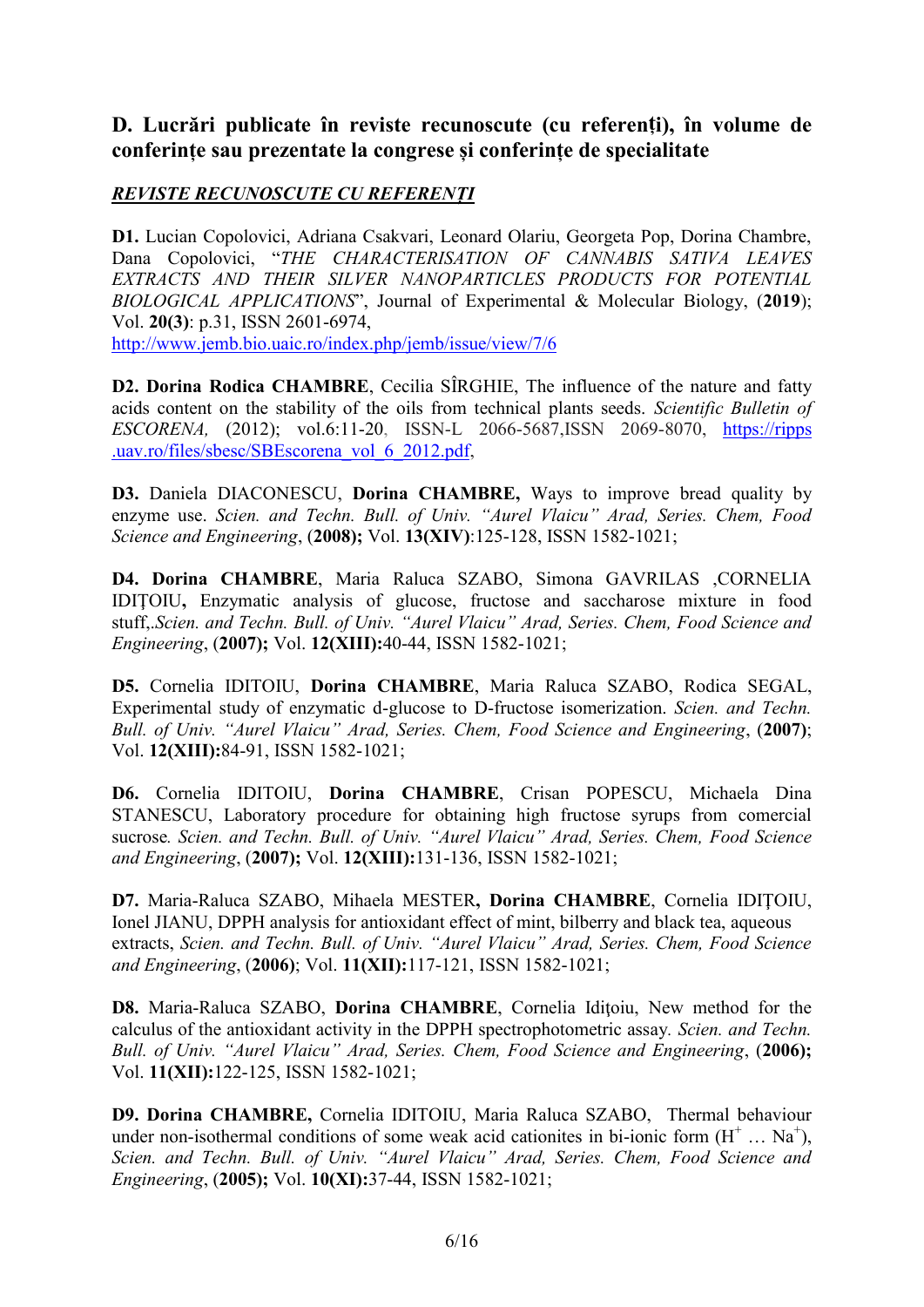**D10.** Michaela Dina STANESCU, Cornelia IDITOIU, Maria Raluca SZABO **Dorina CHAMBRE,** Enzimatic biodegradation of the coloured substances from wastes**.** *Scien. and Techn. Bull. of Univ. "Aurel Vlaicu" Arad, Series. Chem, Food Science and Engineering*, (**2005);** Vol. **10(XI):**10-13, ISSN 1582-1021;

**D11.** Cornelia IDITOIU, **Dorina CHAMBRE** Maria Raluca SZABO Michaela Dina STANESCU, Fructose, a valuable natural sweetener for the consumer of the XXI century. *Scien. and Techn. Bull. of Univ. "Aurel Vlaicu" Arad, Series. Chem, Food Science and Engineering,* (**2005);** Vol. **10(XI):**14-17, ISSN 1582-1021;

**D12.** Maria Raluca SZABO, Cornelia IDITOIU, **Dorina CHAMBRE,** Ambient medium influence on the food degradation kinetics. *Scien. and Techn. Bull. of Univ. "Aurel Vlaicu" Arad, Series. Chem, Food Science and Engineering,* (**2004);** Vol. **9(X):** 71-76, ISSN 1582- 1021;

**D13. Dorina CHAMBRE,** Cornelia IDITOIU, Maria Raluca SZABO, Kinetic estimation methods for nonisothermal dehydration of carboxylic cationites.

*Scien. and Techn. Bull. of Univ. "Aurel Vlaicu" Arad, Series. Chem, Food Science and Engineering,* (**2004);** Vol. **9(X):** 19-26, ISSN 1582-1021;

**D14. Dorina CHAMBRE,** Cornelia IDITOIU, Maria Raluca SZABO, The catalyst properties influence on sucrose hydrolysis kinetic studyed by means DSC method**,** *Scien. and Techn. Bull. of Univ. "Aurel Vlaicu" Arad, Series. Chem, Food Science and Engineering,* (**2004);** Vol. **9(X):** 6-13, ISSN 1582-1021;

**D15.** Maria Raluca SZABO, Cornelia IDITOIU, **Dorina CHAMBRE,** Efectul temperaturii asupra modelării cinetice a degradării alimentelor, *Analele Univ."Aurel Vlaicu" din Arad, Seria Chimie, Fascicola Inginerie Alimentară*, (**2004):**36-42, ISSN 1582-3415;

**D16.** Maria Raluca SZABO, Cornelia IDITOIU, **Dorina CHAMBRE,** Modelarea cinetică a degradării alimentelor în condiţii izoterme, *Analele Univ."Aurel Vlaicu" din Arad, Seria Chimie, Fascicola Inginerie Alimentară,* (**2004):**30-35, ISSN 1582-3415;

**D17.** Maria Raluca SZABO, Cornelia IDITOIU, **Dorina CHAMBRE**,Trends in food antioxidants study. *Scien. and Techn. Bull. of Univ. "Aurel Vlaicu" Arad, Series. Chem, Food Science and Engineering,* (**2003);** Vol. **8(IX):** 48-55, ISSN 1582-1021;

**D18.** Cornelia IDITOIU, Crisan POPESCU, **Dorina CHAMBRE,** Maria Raluca SZABO, Formal kinetics of catalytic reactions based on dimensionless variables. I. Premises and calculus possibilities. *Scien. and Techn. Bull. of Univ. "Aurel Vlaicu" Arad, Series. Chem, Food Science and Engineering,* (**2003);** Vol. **8(IX):** 1-5, ISSN 1582-1021;

**D19.** Cornelia IDITOIU, Crisan POPESCU, **Dorina CHAMBRE,** Maria Raluca SZABO, Formal kinetics of catalytic reactions based on dimensionless variables. II. Methods for the determination of the reaction order "n". *Scien. and Techn. Bull. of Univ. "Aurel Vlaicu" Arad, Series. Chem, Food Science and Engineering,* (**2003);** Vol. **8(IX):** 6-10, ISSN 1582- 1021;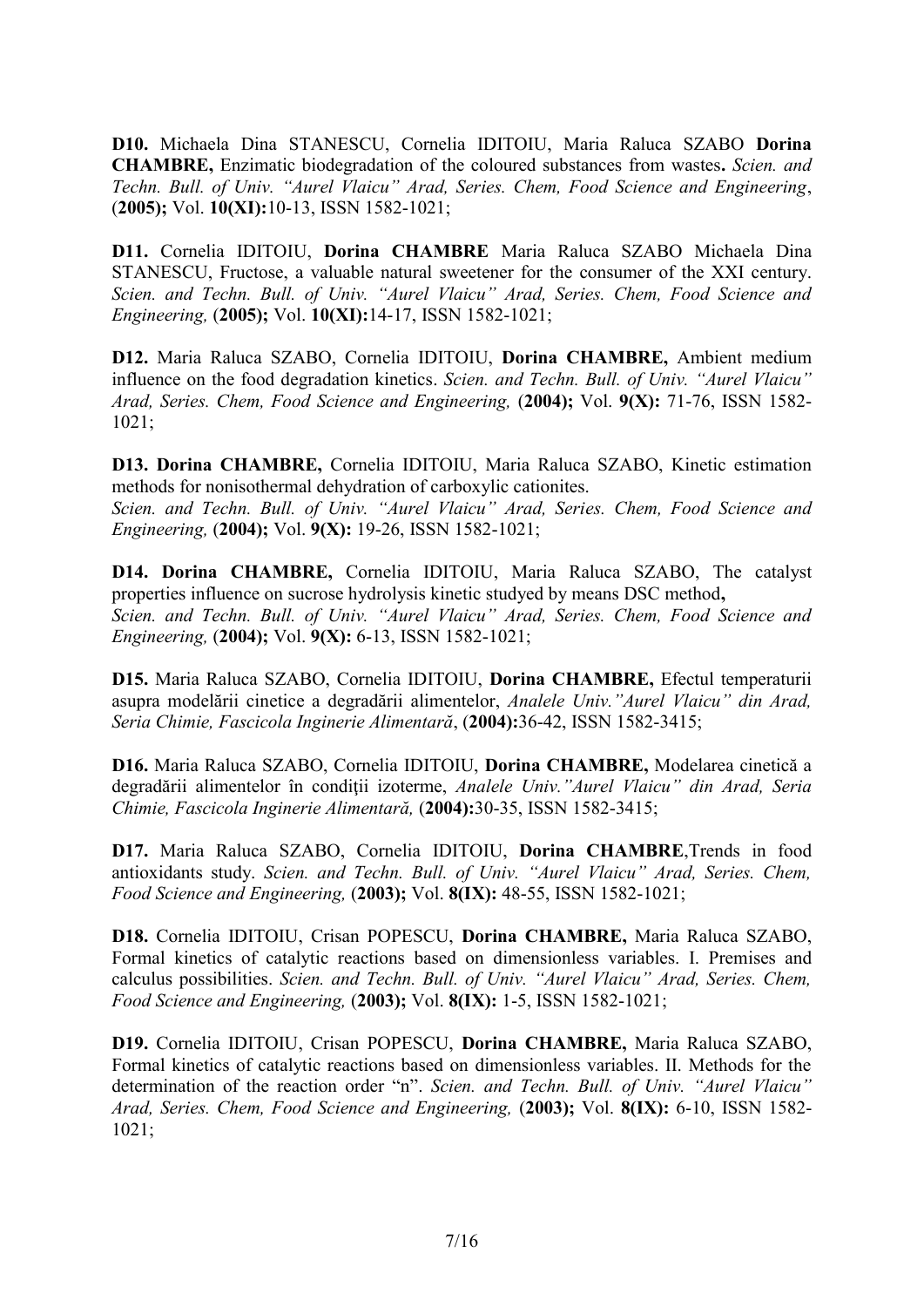**D20. Dorina CHAMBRE,** Cornelia IDITOIU, Eugen SEGAL, Maria Raluca SZABO, The calorimetrical study of the sucrose hydrolysis heterogenising. *Scien. and Techn. Bull. of Univ. "Aurel Vlaicu" Arad, Series. Chem, Food Science and Engineering,* (**2003);** Vol. **8(IX):** 11- 17, ISSN 1582-1021;

**D21.** Maria Raluca SZABO, Cornelia IDITOIU, Alfa-Xenia LUPEA**, Dorina CHAMBRE,** Chemical aspects of the aliments oxidative degradation. *Scien. and Techn. Bull. of Univ. "Aurel Vlaicu" Arad, Series. Chem, Food Science and Engineering,* (**2002);** Vol. **7(VIII):** 60-64, ISSN 1582-1021;

**D22. Dorina CHAMBRE,** Cornelia IDITOIU, Maria Raluca SZABO, Non.isothermal methods for the food catalyst analysis. *Scien. and Techn. Bull. of Univ. "Aurel Vlaicu" Arad, Series. Chem, Food Science and Engineering,* (**2002);** Vol. **7(VIII):** 23-28, ISSN 1582-1021;

**D23.** Maria Raluca SZABO, Cornelia IDITOIU, **Dorina CHAMBRE,** Cercetări QSAR privind toxicitatea fenolilor halogenaţi, *Analele Univ."Aurel Vlaicu" din Arad, Seria Chimie, Fascicola Chimie şi Protecţia Mediulu*i, **(2002):**180-187, ISSN 1582-3415;

**D24. Dorina CHAMBRE,** Cornelia IDITOIU, Maria Raluca SZABO, Calorimetric technics for the food products investigation,

*Analele Univ."Aurel Vlaicu" din Arad, Seria Chimie, Fascicola Chimie şi Protecţia Mediulu*i, **(2002):**23-30, ISSN 1582-3415;

**D25.** Cornelia IDITOIU, **Dorina CHAMBRE,** Cristian DANCIULESCU, Maria Raluca SZABO, Thermal behavoiur of some catalists for food indusry. 1. Main characteristics of nonisothermal decomposition for the investigated catalists**.** *Scien. and Techn. Bull. of Univ. "Aurel Vlaicu" Arad, Series. Chem, Food Science and Engineering,* (**2001);** Vol. **6(VII):** 18- 21, ISSN 1582-1021;

**D26.** Cornelia IDITOIU, **Dorina CHAMBRE,** Cristian DANCIULESCU, Maria Raluca SZABO**,** Thermal behavoiur of some catalists for food industry.2. The influence of experimenthal parameters upon the dehydration kinetics. *Scien. and Techn. Bull. of Univ. "Aurel Vlaicu" Arad, Series. Chem, Food Science and Engineering,* (**2001);** Vol. **6(VII):** 22- 28, ISSN 1582-1021;

**D27.** Cornelia IDITOIU, **Dorina CHAMBRE,** Maria Raluca SZABO, Principii fizico chimice aplicate la concentrarea şi congelarea sucurilor de fructe. I.Compoziţia chimică şi densitatea. *Analele Universităţii "Aurel Vlaicu" Arad, Seria Chimie, Fascicola: Inginerie Alimentară*, (**2000):** 79-86, ISSN 1582-3415;

**D28.** Cornelia IDITOIU, **Dorina CHAMBRE,** Maria Raluca SZABO**,** Non-isothermal behaviour of some carboxilic cationites. . *Scien. and Techn. Bull. of Univ. "Aurel Vlaicu" Arad, Series. Chem, Food Science and Engineering,* (**2000);** Vol. **5(VI):** 1-6, ISSN 1582- 1021;

**D29**. Cornelia IDIŢOIU, Ladislau KLEIN**, Dorina CHAMBRE**, Consideraţii privind importanta și evoluția reacțiilor aplicate de oxidare catalitică.II.Produse chimice de sinteză fină şi mic tonaj, *Analele Universităţii "Eftimie Murgu" Reşiţa,* (**1996)**; Fascicola I, Anul III:183-190;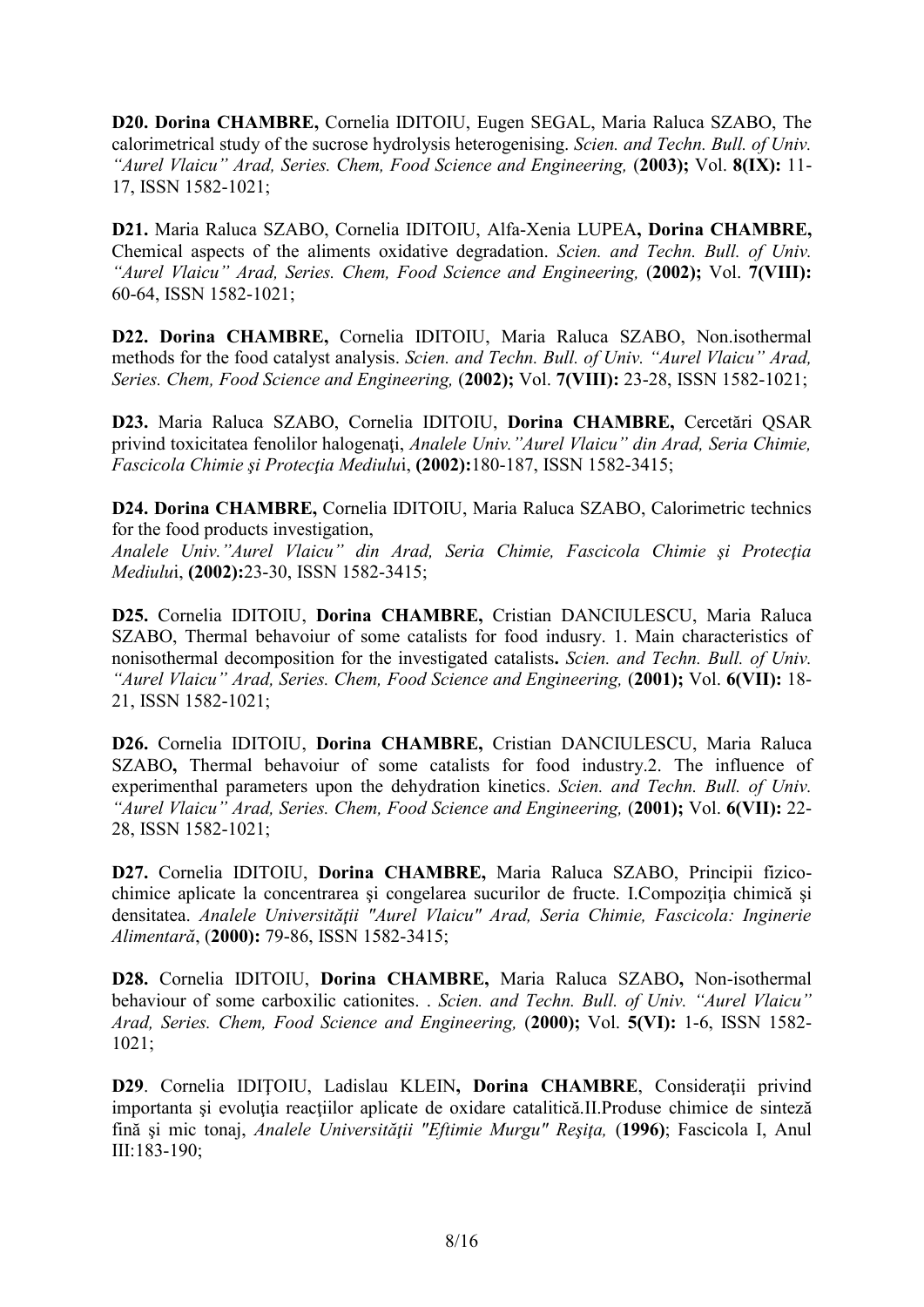**D30.** Cornelia IDIŢOIU, **Dorina CHAMBRE,** The importance of water activity and pH in fruit juice processing, *Scien. and Techn. Bull. of Univ. "Aurel Vlaicu" Arad, Series. zero (mixta),* (**1995);** Vol. **1**:9-13, ISSN 1223-9917;

**D31.** Cornelia IDITOIU, **Dorina CHAMBRE**, Theoretical aspects of dyeing equilibrium.I.Dyes affinity and solution dyes activity, *Scien. and Techn. Bull. of Univ. "Aurel Vlaicu" Arad, Series. zero (mixta),* (**1995);** Vol. **1**:5-8, ISSN 1223-9917;

**D32.** Teodor-Radu REDAC, Cornelia IDIŢOIU, **Dorina CHAMBRE**, Ion. RADU, Thermogravimetrical aspects concerning a ceramical compound in the 1-2-3 class. *Scien. and Techn. Bull. of Univ. "Aurel Vlaicu" Arad, Series. zero (mixta),* (**1995);** Vol. **1**:21-24, ISSN 1223-9917;

**D33.** Cornelia IDIŢOIU, **Dorina CHAMBRE,** Desulfonarea neizotermă a unor cationiţi. I. Dependenţa parametrilor cinetici de cei experimentali**,** *Analele Universităţii "C.Brâncuşi", Tg. Jiu Seria A 2*/(1995):269-272;

### *Volume de conferințe naționale și internaționale*

**D34.** Maria Raluca SZABO, Monica ZDREMTAN, **Dorina CHAMBRE,** Cornelia IDITOIU**,** Studies on the stability at temperature and pH variations for the orange peel alcoholic extract**,** *Papers of the International Symposium Euro-aliment*, Galati, (**2007)**:83-85, ISSN 1843-5114;

**D35.** Maria Raluca SZABO, Cornelia IDITOIU, Nicolae DINCĂ, **Dorina CHAMBRE,** Antioxidant activity analysiy of some biocolloids from plants, *VIII SCCS2005 Proceedings 8 th Symposion of Colloid and Surface Chemistry*, Galaţi, (**2005)**:40-43, ISBN 973-8316-84-7;

D36. Cornelia IDITOIU, Petre POPA, Dorina CHAMBRE, Posibilități de aplicare a tehnicilor de membrană pentru recuperarea componenților labili din industria alimentară, *Zilele Academice Timişene, Ed.VI, Ingineria Protecţiei si Depoluării Mediului*, 27-28 mai, (**1999):**13-23, ISBN 973-585-303-5;

**D37.** Cornelia IDITOIU, Eugen SEGAL, **Dorina CHAMBRE,** Stud.iul comportării termice a unor cationiţi în regim dinamic. 5.Cationiţi sintetici nesulfonici**,** *Lucrările Sesiunii de Comunicări Ştiinţifice ale Universităţii "Aurel Vlaicu" Arad, Ediţia IV-a "25 de ani de Învăţământ Superior Arădean",* Arad, 30-31 Oct (**1997)**, **Vol. III**:119-125, ISBN 973-98365- 0-X, 973-98365-3-4

**D38. Dorina CHAMBRE,** Cornelia IDITOIU, Heterogenizarea catalizei acide la hidroliza zaharozei, *Proceedings of the Scientific Communications Meeting of "Aurel Vlaicu" University, Third Edition, Arad*, 25 May (**1996); Vol.10**:54-57, ISBN 973-97708-0-0;

**D39.** Ladislau KLEIN, **Dorina CHAMBRE,** Met.ode fizico-chimice în analiza compuşilor organici, *Proceedings of the Scientific Communications Meeting of "Aurel Vlaicu" University, Third Edition, Arad*, 25 May (**1996); Vol.10**:104-109, ISBN 973-97708-0-0;.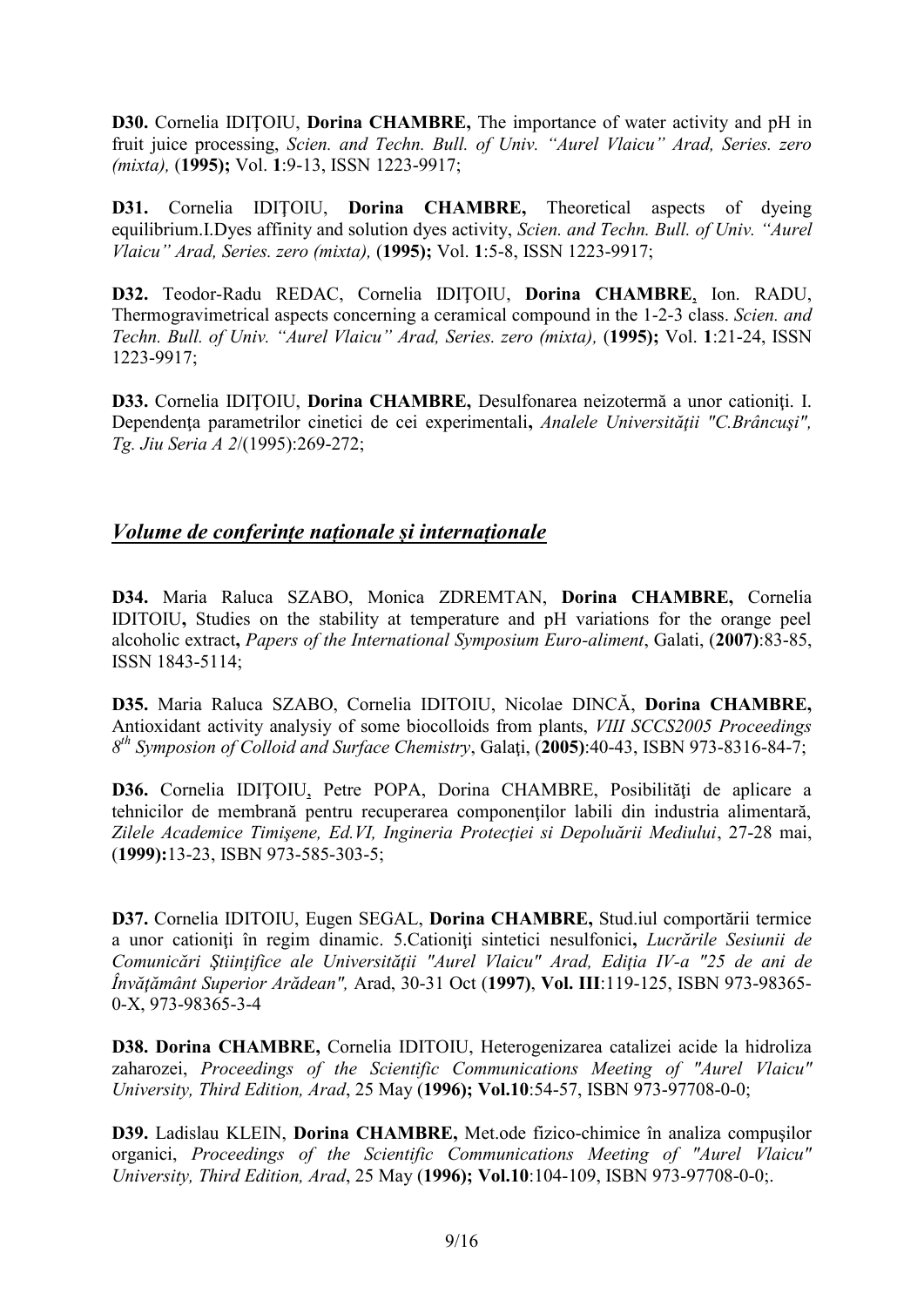**D40.** Radu Teodor REDAC, Ioan. POP, **Dorina CHAMBRE**, Gheorghe.BORODI, Influenţa adaosurilor mici de galiu în compusul supraconductor Y<sub>1-x</sub>Ga<sub>x</sub>Ba<sub>2</sub>Cu<sub>3</sub>O<sub>7-</sub><sub>8</sub> *Lucrările Sesiuni de Comunicări Ştiinţifice "Realizări tehnice şi cultural-ştiinţifice pe meleaguri arădene", Profil: Chimie si Fizică,Universitatea "Aurel Vlaicu" Arad*, 5-6 mai (**1994); Vol III**: 273-276;

**D41.** Cornelia IDIŢOIU, Crisan .POPESCU, **Dorina CHAMBRE,** Cinetica neizotermă a deshidratării unor cationiţi, *Lucrările Sesiuni de Comunicări Ştiinţifice "Realizări tehnice şi cultural-ştiinţifice pe meleaguri arădene", Profil: Chimie si Fizică,Universitatea "Aurel Vlaicu" Arad*, 5-6 mai (**1994); Vol III**:63-69;

**D42.** Radu Teodor REDAC**,** Cornelia IDIŢOIU**,** Gheorghe ILONCA, **Dorina CHAMBRE,** Modificări compoziție-proprietăți în compusii ceramici supraconductori Yb<sub>1</sub>. xGaxBa2Cu3O7- . *Lucrările Sesiuni de Comunicări Ştiinţifice "Realizări tehnice şi cultural ştiinţifice pe meleaguri arădene", Profil: Chimie si Fizică, Universitatea "Aurel Vlaicu" Arad*, 5-6 mai (**1994**); **Vol III**:267-272;

**D43.** Cornelia IDIŢOIU, Delia RESIGA, **Dorina CHAMBRE,** Analiza prin cromatografie de gaze a amestecurilor complexe rezultate în etapa de oxidare catalitică a procesului Witten, *Lucrările Sesiunii de Comunicări Ştiinţifice,* Universitatea "Aurel Vlaicu" din Arad, 4-5 mai (**1992); Vol.II**:88-98;

#### *Lucrări prezentate la congrese și conferințe de specialitate*

**D44**. Cristian Moisa, Andreea Lupitu, Adriana Csakvari, Dana G. Radu, Leonard Marian Olariu, Georgeta Pop, **Dorina CHAMBRE**, Lucian Copolovici, Dana Copolovici, Green Synthesis of Silver Nanoparticles Mediated by Plant by-Product Extracts, *ICBN 2021 : 23rd International Conference on Biophotonics and Nanotechnology* , January, 21-22, **2021**, Amsterdam, The Netherlands;

**D45.** Mihaela DOCHIA, **Dorina CHAMBRE**, Simona GAVRILAȘ, Iolanda TOLAN, Gabriela ONOFREI, Characterization of the enzymatically pretreated cellulosic/ lignolcellulosic woven fabric by FT-IR ATR and TR/DTG analysis,  $8^{th}$  *International Symposium Research and Education in an Innovation Era*, ISREIE 2019, Mai **2019**; Arad, Romania; https://main.uav.ro/en/conferences/isreie-2019/conference-programme;

**D46. Dorina CHAMBRE**, Mihaela DOCHIA, Simona GAVRILAȘ, Iolanda TOLAN, Gabriela ONOFREI, Quantification of residual pectin from bioscoured hemp/cotton fabric By FT-IR ATR analysis , *8 th International Symposium Research and Education in an Innovation Era*, ISREIE 2019, Mai **2019**; Arad, Romania; https://main.uav.ro/en/conferences/isreie- 2019/conference-programme;

**D47.** Lucian COPOLOVICI, Adriana CSAKVARI, Leonard Marian OLARIU, Georgeta POP, **Dorina CHAMBRE**, Dana COPOLOVICI, The characterisation of *CANNABIS SATIVA* leaves extracts and their silver nanoparticles products for potential biological application. *Annual International Conference of the Romanian Society of Biochemistry and Molecular Biology,* 27 Septembrie **2019**, Iasi, Romania; http://www.bio.uaic.ro/srbbm/2019/;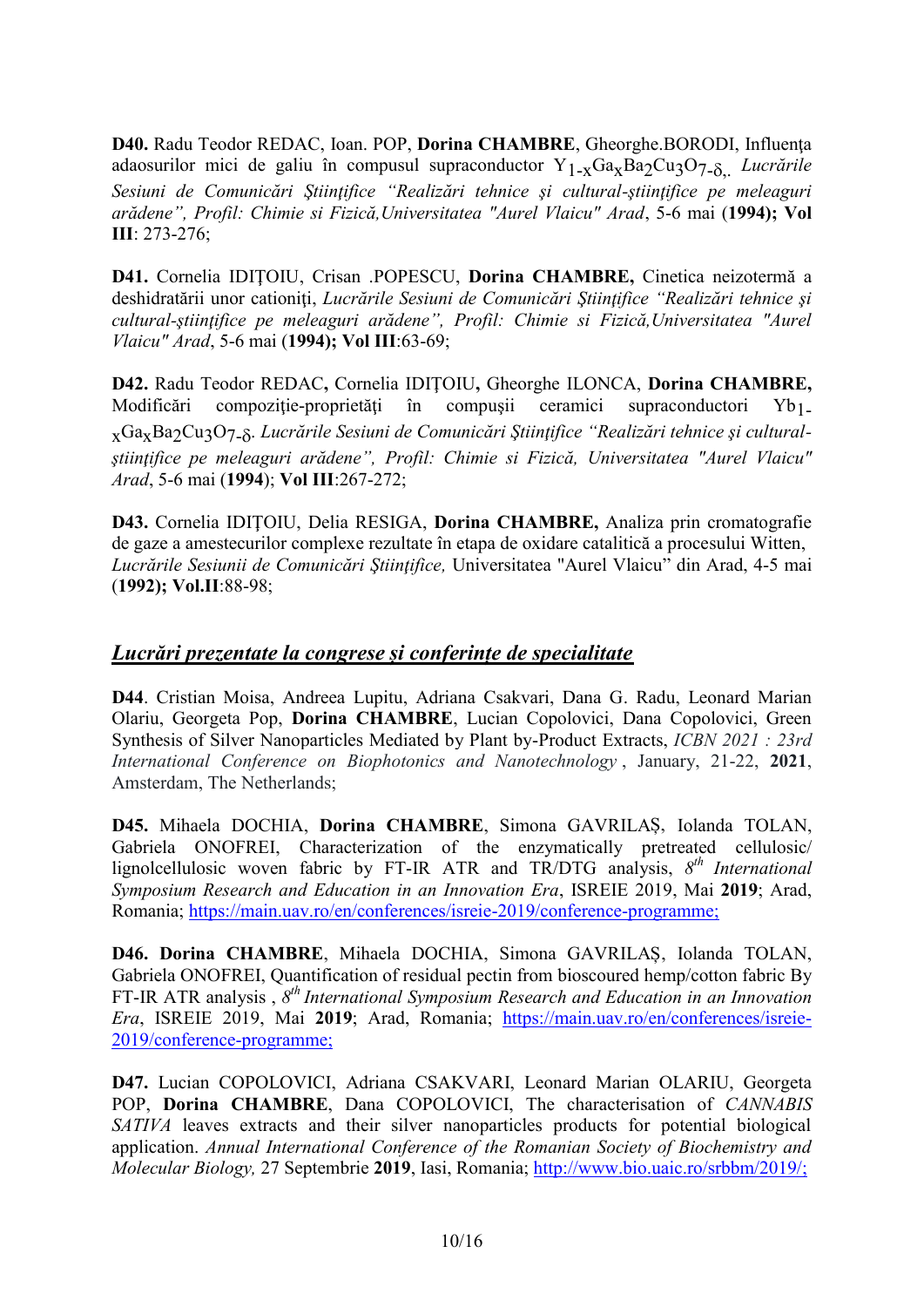**C48.** Florentina-Daniela Munteanu, Lucian Copolovici, Simona Gavrilaș, Andrea-Raluca Sărsan, Loredana-Nicoleta Lazăr, Cristian Moisa, Dorina Chambre, Dana-Maria Copolovici, New approaches for keratin extraction from sheep's wool, *2 nd ICGEB Workshop "Modern Biotechnological Advances for Human Health – BAHH*, May 28-31, **2019,** Bucharest, Romania;

**D49. Dorina CHAMBRE**, Mihaela DOCHIA, Cecilia SÎRGHIE, Iolanda TOLAN, Gabriela ONOFREI, Thermal and FT - IR analysis of bioscoured cellulosic fabrics. *7 th International Symposium Research and Education in an Innovation Era*, 17-20 Mai **2018**; Arad, Romania;

**D50.** Mihaela DOCHIA, Simona GAVRILAȘ, Monica.PUSTIANU, **Dorina CHAMBRE**, Cecila SÎRGHIE, Phisico-mechanical properties of the cotton/flax blended fabrics after a green scouring treatment.,*7 th International Symposium Research and Education in an Innovation Era*, 17-20 Mai **2018;** Arad, Romania;

**D51.** Mihaela DOCHIA **Dorina CHAMBRE** Simona GAVRILAȘ; Monica PUSTIANU Iolanda TOLAN, Gabriela ONOFREI, Experimental contidions influence on the thermal behaviour of cotton-flax fabrics after an eco-friendly pretreatment. 7<sup>th</sup> International *Symposium Research and Education in an Innovation Era*, 17-20 Mai **2018** Arad, Romania;

**C52**. Dochia Mihaela, Gavrilaș Simona, Pustianu Monica, Moisă Cristian, Chambre Dorina, Waste water analysis from a new green pretreatment of cotton fabrics, *"Innovative solutions for sustainable development of textiles and leather industry*", 25th-26th of May **2018**, Oradea, Romania, (poster).

**C53.** Dana Maria Copolovici, Dorina Chambre, Diana Nicoleta Raba, Ionela Alina Ciurel, Camelia Moldovan, Lucian Octav Copolovici, Studies regarding the composition and thermooxidative stability of the oil extracted from arabica coffee beans at different temperatures, *The 17th International Symposium Prospects for 3rd Millennium Agriculture*, 27th – 29th September, **2018**, Cluj-Napoca, Romania

**D54.** Mihaela DOCHIA, Simona GAVRILAȘ, Monica PUSTIANU, Daniel TOMESCU, **Dorina CHAMBRE**, Influence of the ultrasound on the thermal behaviour of flax-cotton fabrics during the bioscouring treatment, *CEEC-TAC4-4th Central and Eastern European Conference on Thermal Analysis and Calorimetry*, 28-31 August **2017**, Chișinău, Republica Moldova;

**D55.** Simona GAVRILAȘ, Mihaela DOCHIA, Monica PUSTIANU, Cristian MOISĂ, **Dorina CHAMBRE,** Influence of the bioscouring complexing agents on the thermal degradation of cotton fabrics. *CEEC-TAC4-4th Central and Eastern European Conference on Thermal Analysis and Calorimetry*, 28-31 August **2017,** Chișinău, Republica Moldova;

**D56.** Dorina **CHAMBRE**, Adina-Maria BODESCU, Cecilia SIRGHIE, Iolanda TOLAN, Petru BUDRUGEAC, Non-isothermal decomposition kinetics of oxo-diperoxo-molybdenum (VI)- potassium oxalate. *International Symposium Research and Education in Innovation Era, 6th Edition*, 8-10 Decembrie **2016**, Arad, Romania;

**D57. Dorina CHAMBRE**, Iolanda TOLAN, Adriana Gabriela ONOFREI**,** the study of the antioxidant addition influence on fats THERMO-oxidative stability by using TG/DTG/DTA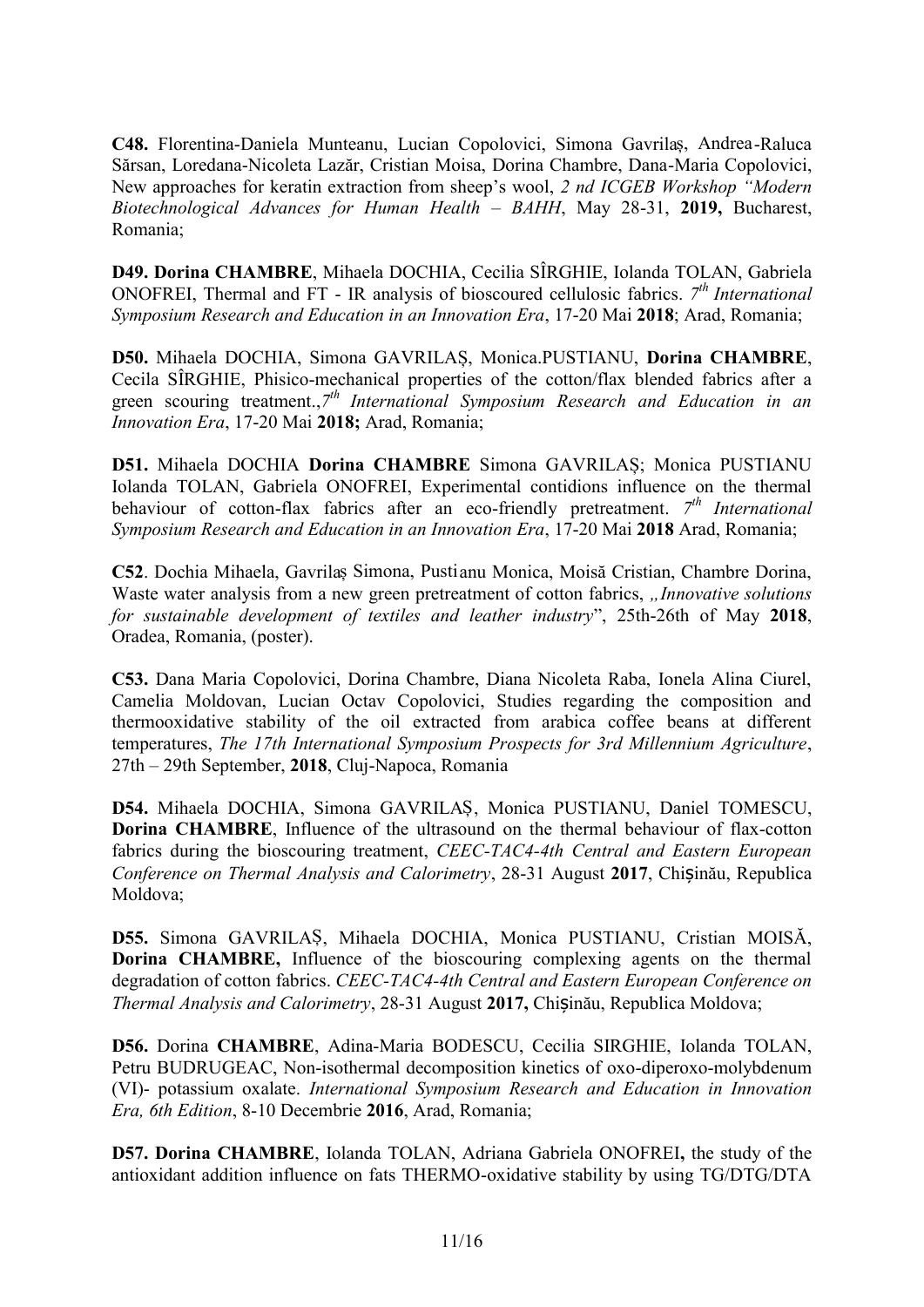DATA, *International Symposium Research and Education in Innovation Era, 6th Edition*, 8- 10 Decembrie **2016**, Arad, Romania;

**D58.** Simona GAVRILAŞ, **Dorina Rodica. CHAMBRE**, Dana Maria COPOLOVICI, Michaela Dina STANESCU, Non-isothermal degradation of Trametes pubescens laccase immobilized on PVA cryogel carrier**.** *25th Symposium on Thermal Analysis and Calorimetry –Eugen Segal*, 15 Aprilie **2016,** Academia Romana, Bucuresti, Romania;

**D59. Dorina CHAMBRE**, Adina-Maria BODESCU, Cecilia SIRGHIE, Petru BUDRUGEAC, Non-isothermal behaviour and kinetics of POM, Non-isothermal behaviour and kinetics of POM, *25th Symposium on Thermal Analysis and Calorimetry –Eugen Segal*, 15 Aprilie **2016,** Academia Romana, Bucuresti, Romania

**D60. Dorina CHAMBRE**, Adina-Maria BODESCU, Cecilia SIRGHIE, Thermal stability of the crude oils from technical plants seeds**.** *1-st Central and Eastern European Conference on Thermal Analysis and Calorimetry (CEEC-TAC1),* 7-10 Septembrie **2011,** Craiova, Romania, Book of Abstracts, ISBN: 978-606-11-1893-9;

**D61.** Adina-Maria BODESCU, **Dorina CHAMBRE**, Cecilia SIRGHIE, TG/DTG to monitor the lignin content from flax fibers treated with peroxo complexes of molybdenum (VI), *1-st Central and Eastern European Conference on Thermal Analysis and Calorimetry (CEEC- TAC1)*, 7-10 Septembrie **2011,** Craiova, Romania, Book of Abstracts; ISBN: 978-606-11- 1893-9;

**D62.** Michaela Dina STANESCU, Dorina **CHAMBRE,** Simona GAVRILAS, Adina BODESCU**,** Thermal behaviour of biomaterials based on cryogel PVA, *7th International Conference of Chemical Societies from South-East European Countries on "Chemistry – Beauty and Application"*, 15-17 Septembrie **2010**, Bucharest, Romania;

**D63**. **Dorina CHAMBRE**, Dumitru CONDRAT, Simona GAVRILAS, Daniela DIACONESCU, Cornelia IDIŢOIU, Estimation methods of the non-isothermal kinetic parameters for degradation processes of natural fibers. Review. *FAO ESCORENA International Conference*, Mai **2009** Arad, Romania;

**D64. Dorina CHAMBRE** ,, Cornelia IDIŢOIU, Crisan POPESCu, Eugen SEGAL, Dehydration kinetics of acrylic cationites usnig TG methods, *Lucrările celui de al 18-lea Simpozion Anual de Comunicări Stiinţifice a Comisiei de Analiză Termică şi Calorimetrie al Academiei Române*, 12 Februarie, **2009**, Bucuresti, Romania;

*.***D65.** Cornelia IDIŢOIU, **Dorina CHAMBRE**, Maria-Raluca SZABO, Heterogenising soft acid catalysis of the sucrose hydrolysis, *Lucrările celui de al 17-lea Simpozion Anual de Comunicări Stiinţifice a Comisiei de Analiză Termică şi Calorimetrie al Academiei Române*, 9 Februarie **2008**, Bucuresti, Romania;

**D66. Dorina CHAMBRE**, Maria Raluca SZABO, Heterogenising soft acid catalysis of the sucrose hydrolysis, Cornelia Idiţoiu, *41th IUPAC World Chemistry Congress,* 5- 11 August **2007**, Torino , Italy, Book of Abstract, ISSN 1463-209-8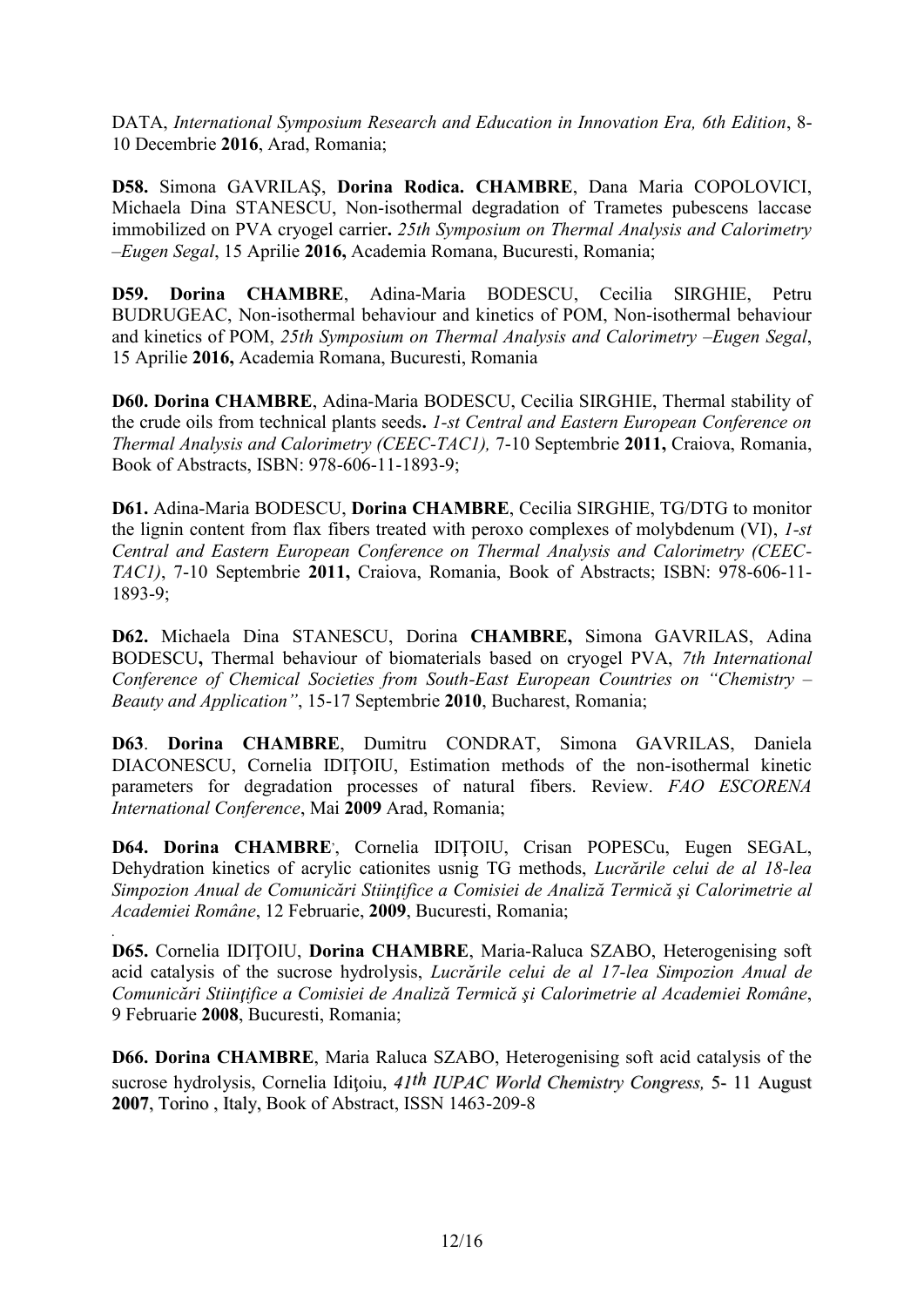**D67. Dorina CHAMBRE**, Cornelia IDITOIU, Raluca Maria SZABO, Eugen SEGAL, Studiul DSC al cineticii hidrolizei zaharozei pe cationiti sintetici.I. Catalizatori carboxilici", *Lucrările celui de al 15-lea Simpozion Anual de Comunicări Stiinţifice a Comisiei de Analiză Termică şi Calorimetrie al Academiei Române*, 18 Februarie, **2006**, Bucuresti, Romania;

**D68. Dorina** *CHAMBRE,* Cornelia IDIŢOIU, EUGE SEGAL*,* Non – isothermal dehydration kinetics of some acrylic ion-exchange resins", *9th European Symposium on Thermal Analysis and Calorimetry*, 27-31 August **2006,** Krakow, Poland;

**D69. Dorina CHAMBRE**, Cornelia IDIŢOIU, Maria-Raluca SZABO, The reaction conditions influence on sucrose acid hydrolysis studyed by means of DSC method, *9th European Symposium on Thermal Analysis and Calorimetry*, 27-31 August **2006**, Krakow, Poland;

**D70**. **Dorina CHAMBRE**, Cornelia .IDITOIU, Crisan .POPESCU, Functionalised co poymers in wet finishing and dyeing processes. I. Thermal behaviour under dynamic conditions, *ATC05 Proceedings, 32nd Aachen Textile Conference*, 23-24 Noiembrie **2005**, Aachen, Germania, DWI Reports vol.129, **2005**, ISSN 0942-301X;

**D71. Dorina CHAMBRE**, Cornelia IDIŢOIU, Eugen SEGAL*,* Influenţa proprietăţilor catalizatorilor asupra cineticii aparente a reacției de hidroliză a zaharozei investigate prin DSC, *Lucrările celui de al 14-lea Simpozion Anual de Comunicări Stiintifice a Comisiei de Analiză Termică şi Calorimetrie al Academiei Române*, 17 Februarie, **2005**, Bucuresti, Romania

**D72. Dorina CHAMBRE**, Cornelia IDIŢOIU, Petru .BUDRUGEAC, Eugen SEGAL*,* Evaluarea parametrilor cinetici neizotermi ai deshidratării cationiţilor sintetici carboxilici prin metode izoconversionale, *Lucrările celui de al 13-lea Simpozion Anual de Comunicări Stiinţifice a Comisiei de Analiză Termică şi Calorimetrie al Academiei Române*, 19 Februarie **2004**, Bucuresti, Romania;

**D73. Dorina CHAMBRE,** Cornelia IDIŢOIU, Eugen SEGAL, Raluca-Maria SZABO, Using DSC method to study the sucrose acid hydrolysis. *11th Physical Chemistry Conference with International Participation, ROMPHYSCHEM 11,* 2-5 Septembrie **2003**, Timisoara, Romania;

**D74. Dorina CHAMBRE**, Cornelia IDITOIU, Eugen .SEGAL, Attilio CESARO, Studiul comportării neizoterme a cationiţilor acrilici, *Lucrările celui de al 10-lea Simpozion Anual de Comunicări Stiinţifice a Comisiei de Analiză Termică şi Calorimetrie al Academiei Române*, 20 Februarie **2001**, Bucuresti, Romania;

**D75**. **Dorina CHAMBRE** ,Cornelia IDITOIU, Maria Raluca SILADI, Calorimetric technics for the food prducts investigation, *Sesiunea de Comunicări Ştiinţifice "Zilele Academice Timisene"*, Academia Română, Filiala Timisoara, Ed.VII, 24-25Mai **2001**, Timisoara, Romania;

**D76**. Cornelia IDITOIU, **Dorina CHAMBRE**, Crisan POPESCU, Kinetical aspects of water non-isothermal desorption from polystirene divinil benzen - sulfonic cationites, *The 10th Conference on Physical Chemisry*, 26-29 Septembrie , **2000**, Iaşi, Romania;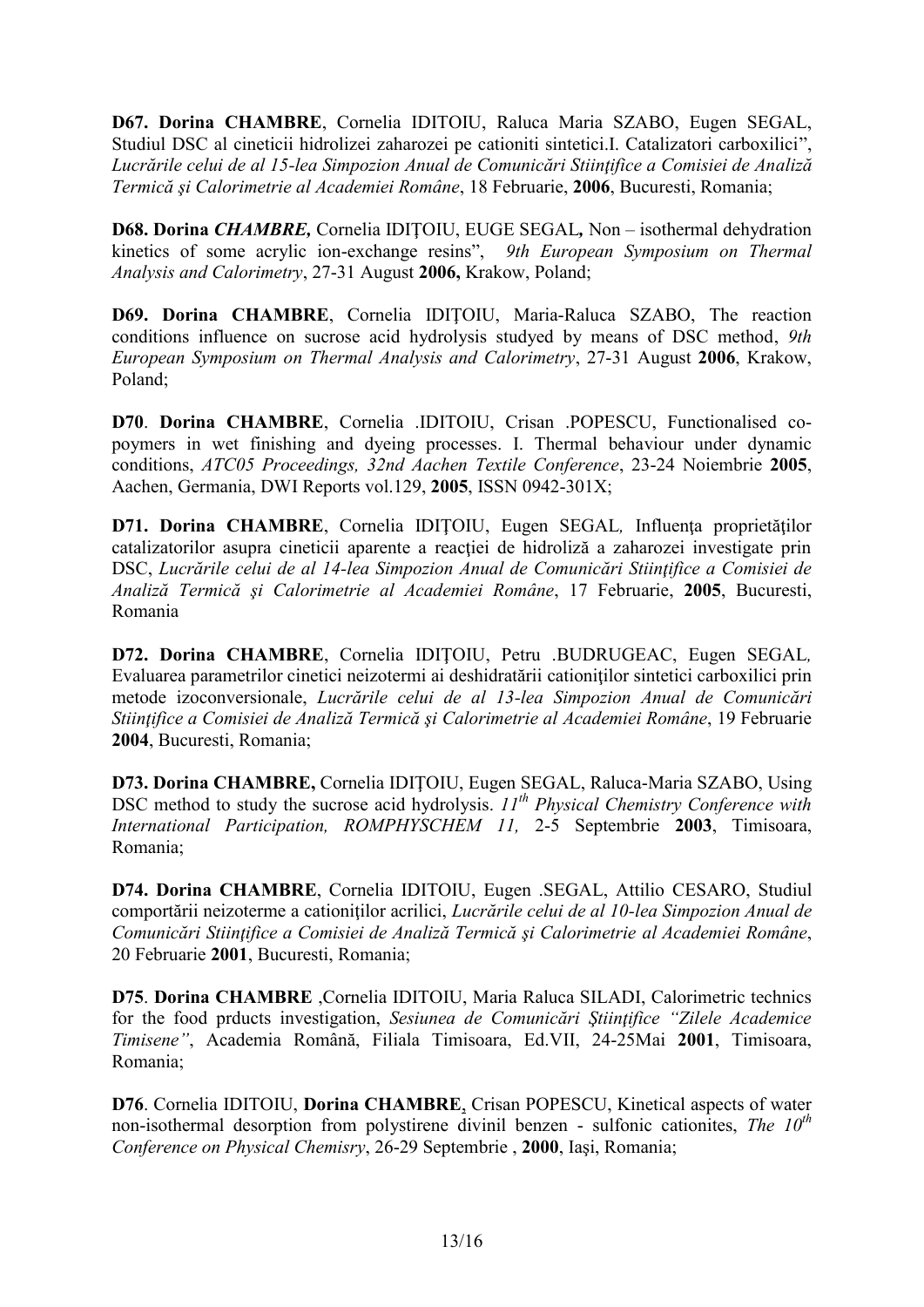**D77. Dorina CHAMBRE**, Cornelia IDITOIU, Eugen SEGAL,Dynamic thermal behaviour of some Purolite carboxilic cationites, *The 10th Conference on Physical Chemisry,* 26-29 Septembrie **2000**, Iaşi, Romania;

**D78. Dorina CHAMBRE**, Cornelia IDITOIU, Raluca-Maria SILADI,Utilizarea cationitilor de tip PUROLITE pentru îmbunătățirea în componente utile a apelor reziduale din industria zahărului, *Sesiunea de Comunicări Ştiinţifice "Zilele Academice Timişene*, Ed.a VI-a, 27-28 Mai **1999**, Timişoara, Romania;

**D79**. Cornelia IDIŢOIU, **Dorina CHAMBRE**, Crisan POPESCU, Cercetări privind comportarea termică în regim neizoterm a unor cationiți nesulfonați, *Lucrările celui de al* 7*lea Simpozion Anual de Comunicări Stiinţifice a Comisiei de Analiză Termică şi Calorimetrie al Academiei Române*, 20 Februarie **1998**, Bucuresti, Romania;

**D80**. **Dorina CHAMBRE**, Cornelia IDITOIU, Eugen SEGAL, Non-isothermal behavior kinetics of synthetic cationites with low acidity, *7-th European Symposium on Thermal Analysis and Calorimetry ESTAC –7*, 30 august-4septembrie **1998**, Balatonfured, Ungaria;

**D81**. **Dorina CHAMBRE**, Cornelia IDITOIU, Eugen SEGAL, Comportarea termică în regim dinamic a unor cationiţi sintetici slab acizi, *Sesiunea de Comunicări Ştiinţifice ,Zilele Academice Timişene*, Ed.V-a, 22-24 Mai **1997**, Timişoara, Romania.

**D82**. Cornelia IDIŢOIU, **Dorina CHAMBRE**, Desulfonarea neizotermă a unor cationiţi. I. Dependenţa parametrilor cinetici de cei experimentali, *Lucrările celui de al 5-lea Simpozion Anual de Comunicări Stiinţifice a Comisiei de Analiză Termică şi Calorimetrie al Academiei Române*, 22 Februarie **1996**, Bucuresti, Romania;

**D83**. Cornelia IDIŢOIU, **Dorina CHAMBRE**, Crisan .POPESCU, Analiza termică a unor cationiţi, *Lucrările celui de al 5-lea Simpozion Anual de Comunicări Stiinţifice a Comisiei de Analiză Termică şi Calorimetrie al Academiei Române* 22 Februarie, **1996**, Bucuresti, Romania;

**D84**. **Dorina CHAMBRE,** Cornelia IDIŢOIU, Crisan .POPESCU, Cinetica neizotermă a desulfonării unor cationiţi sintetici, *A VII -a Conferinţa de Chimie -Fizică,* Septembrie **1994**, Bucureşti, Romania;

**D85**. Cornelia IDIŢOIU, Crisan .POPESCU, **Dorina CHAMBRE**, Cinetica neizotermă a deshidratării unor cationiţi, *Lucrările celui de al 3-lea Simpozion Anual de Comunicări Stiinţifice a Comisiei de Analiză Termică şi Calorimetrie al Academiei Române*, 20 Februarie **1994**, Bucureşti, Romania;

#### **E. Contracte de cercetare în întreaga activitate**

**E1**."*BASTEURES-Plantele liberiene-resurse energetice strategice pentru economia Europerana*", POS-CCE nr.210/2010, 2010-2013, ID contract - 679, finanțat prin Programul Operațional Sectorial Creșterea Competitivității Economice, Axa prioritară 2 - Competitivitate prin CDI, Operaţiunea 2.1.2: "Proiecte CD de înalt nivel ştiinţific la care vor participa specialişti din străinătate", beneficiar Universitatea "Aurel Vlaicu"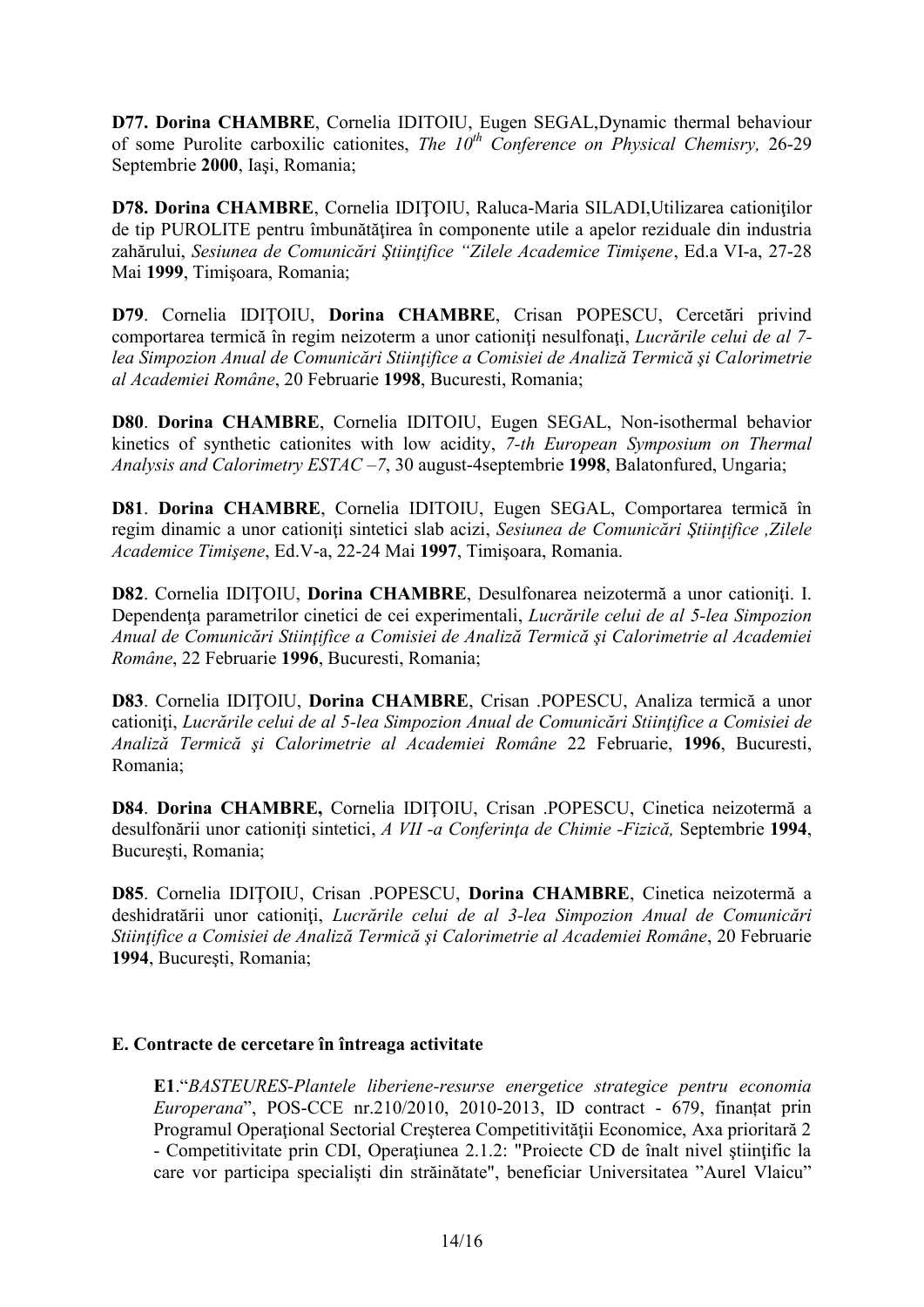din Arad, I.C.D.I.S.T.N., director de proiect: Prof. Dr. Ryszard Kozlowski; responsabil ştiinţific: Conf. CS II. Dr. Ing. Cecilia Sîrghie; membri în echipă: Prof. Dr. Hab. Florentina Munteanu, Conf. Dr. Ing. Dana Radu, **Conf. Dr.Ing. Dorina Chambre** – *responsabil pachet lucru III (2010-2012) și responsabil științific proiect în 2013,* Prof. Dr. Hab. Lucian Copolovici, Prof. Dr. Hab. Dana Copolovici; perioada de desfășurare: 2010-2013; valoare: 6 842 915 RON.

**E2.** Grant bilateral Romania - Fedreatia Rusă, "*New Biomaterials by Enzyme Immobilization in/on Cryogel-Based Macroporous Carriers***",** (#07-03-91682 RA\_a), 2008-2009, membru în echipa de cercetare

**E3.** *Proiect bilateral româno-italian "BIOSUN–ROMITALIA*" 2005-2007, parteneri: Universitatea "Aurel Vlaicu" din Arad, România; Agenția de Consultanță Agricolă, Oficiul Judeţean de Consultanţă Agricolă, Arad, România; S.C. Di Betta General Contract, Arad, România; Universitatea de Studii din Udine, Italia; **responsabil proiect: conf.dr.ing. Dorina Chambre** pentru România și prof. F. Rosa pentru Italia; finanțat în urma câștigării locului I la competiţia **START CUP INTERNATIONAL IDEA** Udine, 6 iulie 2005; cod proiect Nr.4/2005; valoare: 35.000 RON.

**E4.** Grant CNCSIS cod 244 intitulat "*Procedeu îmbunătăţit de obţinere a fructozei – un îndulcitor natural pentru persoanele diabetice şi obeze*", 2005-2007, membru echipa

**E5.**"*Tehnologii de bio-utilizare a deşeurilor textile", program BIOTECH*, subprogram III , categorie de proiect P.E.D., Contract, nr. 4521/14.12.2004, finanţator: bugetul de stat- M.Ed.C., PNCDI prin Institutul Naţional de Cercetare -Dezvoltare pentru Textile şi Pielărie, 2004-2006, membru echipă.

**E6.** Proiect de Cercetare de Excelenţă *"Sisteme computerizate de filtrare şi separare activate cu ultarsunete şi controlate cu biosenzori pentru procese textile*", valoare 1.390.000 RON din care 165000 RON pt Univ. A.Vlaicu Arad, 2006-2008, membru echipă.

**E7.** *ORIZONT 2000* "*Studiul de literatură privind tratarea enzimatică a lânii" COD 11.1.7."Tehnologii generice competitive – ecotehnologii – cercetări privind elaborarea de tehnologii nepoluante în domeniul textil prin tratarea enzimatică a lânii*", Contract nr.281/12.05.1997 încheiat cu Ministerul Cercetării şi Tehnologiei prin Centrul de Cercetări pentru Calitate și Protecția Mediului LACECA București, 1997-1998, membru echipă.

**E8**."*Modelarea cineticii formării agenţilor poluanţi din apele reziduale ale secţiilor de galvanizare",* Contract nr.33/08.07.1994*,* Beneficiar: Centrul de Cercetări pentru Calitate și Protecția Mediului LACECA București, 1994-1995, membru echipă.

**E9**."*Studiul cineticii şi termodinamicii vopsirii materialelor textile şi stabilirea corelaţiei între valorile constantelor termodinamice şi cinetice obţinute pentru fiecare sistem tinctorial şi rezistenţele coloristice ale vopsi*ri" *,*Contract nr.221/5.03.1992 încheiat cu Ministerul Învăţământului şi Ştiinţei prin Centrul de Cercetări pentru Calitate și Protecția Mediului LACECA București, 1992-1993, membru echipă